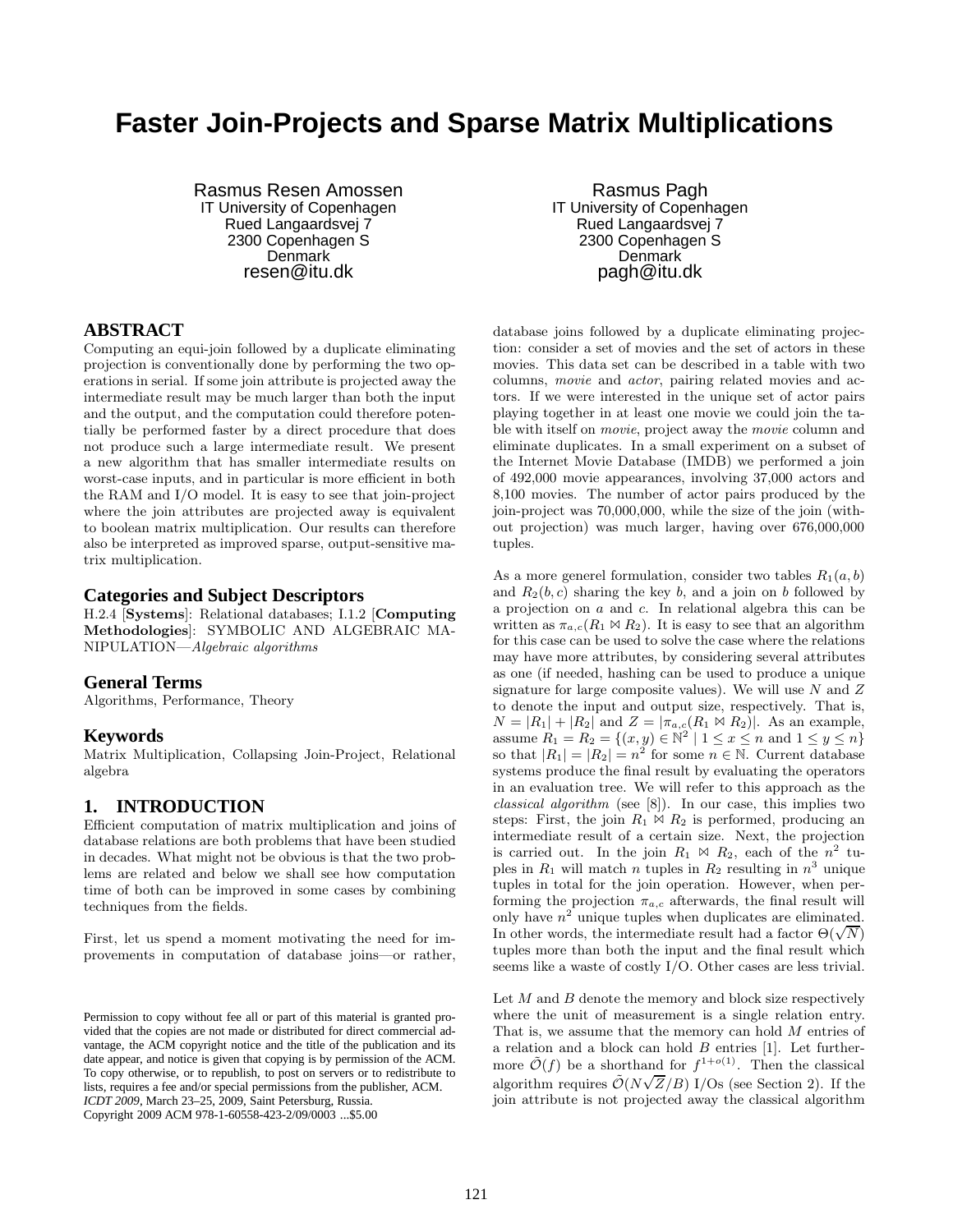is good, running in  $\tilde{\mathcal{O}}((N+Z)/B)$  I/Os.

As explained in more detail later, one way to improve the worst-case behavior in cases similar to the example above is to represent the input tuples of  $R_1$  and  $R_2$  as adjacency matrices of size  $n \times n$  and construct the result by multiplying the matrices in  $\tilde{\mathcal{O}}(n^{2.376})$  time [3].

This paper presents a way to evaluate these kind of expressions more efficiently, without the need for the large intermediate subresult, by using a hybrid of matrix multiplication and the classical algorithm. The hybrid technique implies a worst-case improvement in the computation time of conventional sparse matrix multiplications where both input and output is sparse. The improvement holds within the RAM model and the  $\rm I/O$  model [1]. More specifically, we obtain a worst-case time complexity of  $\tilde{\mathcal{O}}(N^{2/3}Z^{2/3}+N^{0.862}Z^{0.408})$ in the RAM model and  $\tilde{\mathcal{O}}\left(\frac{N\sqrt{Z}}{BM^{1/8}}\right)$  I/Os in the I/O model where, as a side effect of the hybrid construction, our algorithm is at least as good in worst-case as any known algorithm for matrix multiplication for all possible combinations of  $N$ ,  $n$  and  $Z$ .

We will refer to joins followed by a duplicate eliminating projection that projects away one or more join attributes as a *collapsing join-project*. Potentially, collapsing join-projects can be used as a single operator in query optimizers.

## **1.1 Related work**

In 1984 Willard [6] presented an algorithm for evaluation of relational calculus expressions and analyzed the worstcase complexity in the RAM model. The shown time and space bounds had only the input size  $N$  as parameter. In 1990 Willard [7] presented an improved analysis which also took the output size Z into account. Willard did not consider projections and was therefore able to achive near-linear complexity in his algorithms. However, the results did not scale in the number of tables  $k$  used. Pagh and Pagh  $[5]$  introduced  $k$  as a third parameter in their analysis of acyclic joins and presented an algorithm that scales linearly with  $k$ . As seen, the analysis can be more precise when using more parameters. This paper considers  $k$  in Section 2 but we focus on the case  $k = 2$  in our algorithm in Section 3. However, we introduce a fourth parameter, namely the number  $n$  of distinct attribute values in input.

We will refer to our generic algorithm as *Algorithm 1*. The generic algorithm has a number of instantiations, depending on how its steps are implemented (in the RAM or I/O model). Below, we compare the worst-case performance *analysis* of Algorithm 1 in the RAM model with the *analysis* of the classical sort-merge-join, the results by Coppersmith and Winograd [3] and Yuster and Zwick [9]. We emphasize *analysis* because the various analyses are not tight to the actual performance of the algorithms. The shown comparison is therefore not accurate. In the following, let  $n$  denote then number of distinct attribute values in the input, that is,  $n = |\pi_a(R_1) \cup \pi_b(R_1) \cup \pi_b(R_2) \cup \pi_c(R_2)|$ .





Figure 1: A comparison of the classical merge-join algorithm and the algorithms by Coppersmith and Winograd (CW) and Yuster and Zwick (YZ). The figure shows the previously fastest algorithm on a RAM model for different values of parameters N (input size) and  $Z$  (output size).

- The classical algorithm Yannakakis [8] gave a worst-case complexity of  $\mathcal{O}(NZ)$  for general acyclic join-projects on an arbitrary number of relations. For two relations, of an arbitrary namber of relations. For two relations,<br>the worst-case complexity is  $\tilde{\mathcal{O}}(N\sqrt{Z})$  as we show in Theorem 2.1. This anaysis is tight.
- Coppersmith and Winograd We will refer to this result as *CW*. They obtained a matrix exponent of 2.376 giving a complexity of  $\tilde{\mathcal{O}}(n^{2.376})$ . This analysis is tight.
- Yuster and Zwick We will refer to this result as *YZ*. Their complexity was  $\tilde{\mathcal{O}}(N^{0.7}n^{1.2}+n^2)$  for  $n \times n$  matrices with at most  $N$  nonzero elements but the analysis is not output sensitive. Notice that  $n \leq N$ .

The space requirements for the above algorithms are generally determined by the size of the intermediate results and the size of the matrices involved.

Table 1 compares the time and space requirements for the above algorithms and in Figure 1 we show, for each  $(N, Z) \in$  $[n^1; n^2] \times [0; n^2]$ , the fastest algorithm (excluding Algorithm 1) at that coordinate with respect to their analysis. Figure 2 shows where the analysis of Algorithm 1 is (strictly) best.

## **1.2 Outline**

The rest of this paper is organized as follows: above we gave an example of suboptimal behavior of the classical algorithm and this behavior will be analyzed more formally in Section 2. Section 3 describes our algorithm in the RAM and I/O model.

# **2. THE CLASSICAL ALGORITHM**

In this section we perform an analysis of the classical algorith. Let  $\forall R_i$  denote a *natural join* of k relations  $R_1, \ldots, R_k$ and Z denote the output size of the final projection  $\pi(\mathbb{A} R_i)$ . Given a known input size  $N = \sum |R_i|$  and output size Z we search for an upper bound for

$$
\mathcal{U}(N,Z) = \max_{\substack{R_1...R_k \\ \Sigma|R_i|=N \\ |\pi(\bowtie R_i)|=Z}} |\bowtie R_i|.
$$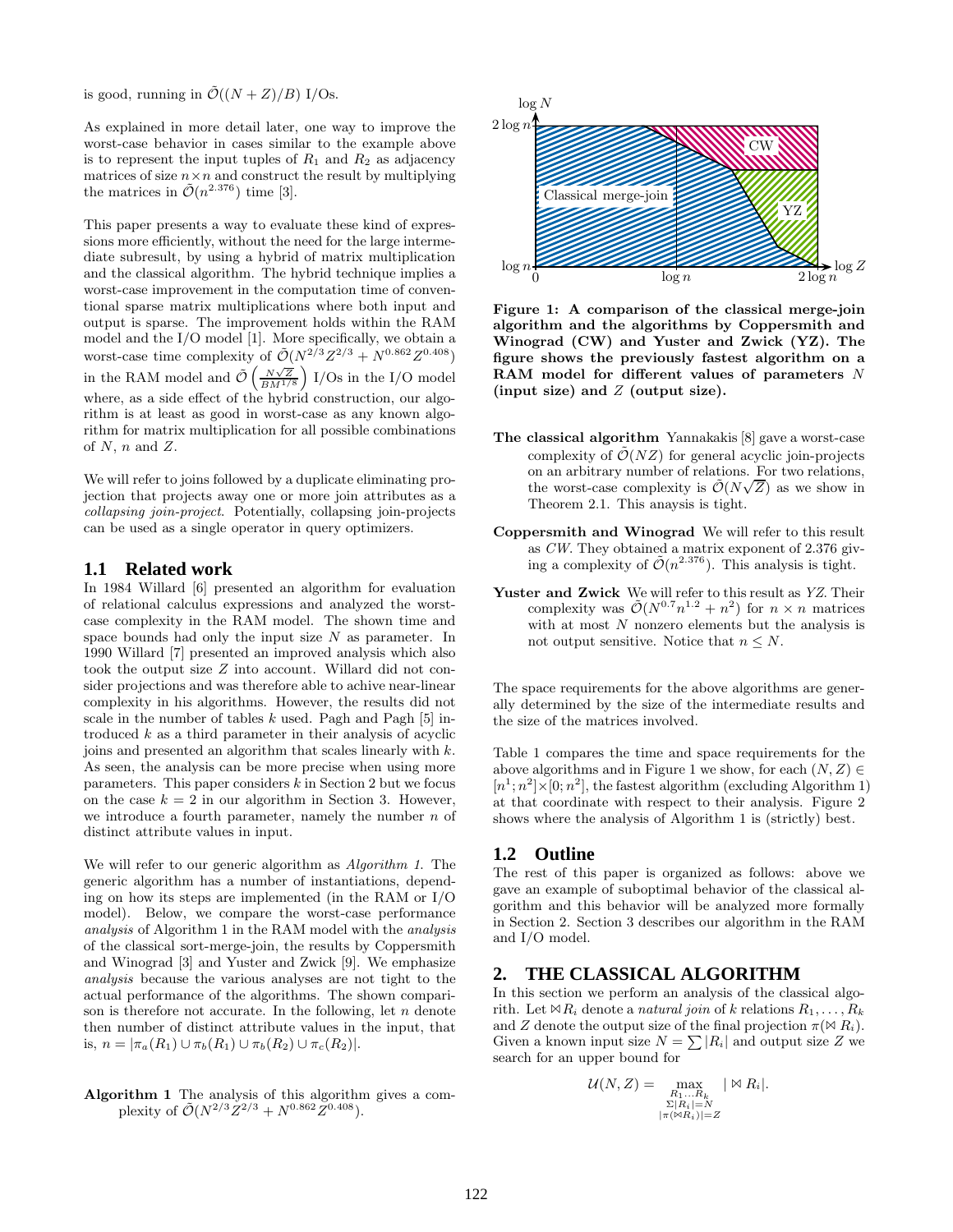| Algorithm      | Model      | Time                                                     | Space                        |
|----------------|------------|----------------------------------------------------------|------------------------------|
| Classical alg. | <b>RAM</b> | $\mathcal{O}(N\sqrt{Z})$                                 | $\mathcal{O}((N+Z)/w)$       |
| Algorithm 1    | RAM        | $\tilde{\mathcal{O}}(N^{2/3}Z^{2/3}+N^{0.862}Z^{0.408})$ | $\tilde{\mathcal{O}}(T/w)$   |
| $_{\text{CW}}$ | RAM        | $\tilde{\mathcal{O}}(n^{2.376})$                         | $\tilde{\mathcal{O}}(n^2/w)$ |
| YZ.            | RAM        | $\tilde{\mathcal{O}}(N^{0.7}n^{1.2}+n^2)$                | $\tilde{\mathcal{O}}(T/w)$   |
| Classical alg. | I/O        | $\mathcal{O}(N\sqrt{Z}/B)$                               |                              |
| Algorithm 1    | I/O        | $N\sqrt{Z}$                                              | $\tau$                       |

Table 1: A comparison of worst-case time and space requirements for the algorithms mentioned in Section 1.1. The units for time and space in the RAM model are *steps* and *words* of size  $w$ , respectively, and in the I/O model, the units are number of  $I/Os$  and number of blocks of size B, respectively. T is a short-hand notation for the time complexity of the algorithm on the same line.



Figure 2: A comparison similar to Figure 1 but with the analysis of Algorithm 1 (the area under the grid) included. The graph shows the strictly fastest algorithm on a RAM model for different values of parameters  $N$  and  $Z$ . As seen, the analysis of Algorithm 1 completely dominates the merge-join and for some values of  $(N, Z)$  it also dominates the algorithms by Coppersmith and Winograd, and Yuster and Zwick.

In 1981 Yannakakis [8] showed that  $\mathcal{U}(N, Z) \leq NZ$  by analyzing an algorithm that is identical to the classical algorithm when all relations share an attribute. But  $U$  depends on  $k$  as the following theorem shows. From now on we consider the case where all relations share an attribute.

THEOREM 2.1. Let  $k > 1$  be an integer. For k relations *on the form*  $R_i(a_i, b)$  *we have* 

$$
\mathcal{U}(N,Z) = \Theta(NZ^{1-\frac{1}{k}}).
$$

PROOF. We first show the upper bound on  $\mathcal{U}$ . For each possible b-value x, define  $s_i(x)$  as the number of tuples in  $R_i$  having  $b = x$ . That is,  $s_i(x) = |\sigma_{b=x}(R_i)|$ . The tuples in  $\mathbb{A}$  R<sub>i</sub> having  $b = x$  for some value x will all be unique and thus have a representative in the final projected output. Therefore

$$
s_1(x)s_2(x)\cdots s_k(x) \le Z. \tag{1}
$$

For any  $i$ , define  $S_i$  as the subset of b-values occurring in more than  $Z^{\frac{1}{k}}$  tuples of  $R_i$ , that is  $S_i = \{x \mid s_i(x) > Z^{\frac{1}{k}}\}.$ Each  $x \in S_i$  will match at most  $Z^{1-\frac{1}{k}}$  tuples in total in

the other tables due to (1), and as  $|S_i| \leq |R_i|$  we have that  $x \in S_i$  will induce at most  $|R_i|Z^{1-\frac{1}{k}}$  tuples in the final projected output. A similar argument can be applied for all i resulting in

$$
\mathcal{U}(N,Z) \le \sum_{i=1}^{k} |R_i| Z^{1-\frac{1}{k}} = N Z^{1-\frac{1}{k}}.
$$

For the lower bound of  $U$  let  $[q]$  be a general notation for the set  $\{x \in \mathbb{N} \mid 1 \leq x \leq q\}$  and define k relations  $R_i(a_i, b)$  with tuples  $[Z^{\frac{1}{k}}] \times [\frac{N}{k} / Z^{\frac{1}{k}}]$ . Note that  $|R_i| = \frac{N}{k}$  and that every tuple  $r \in R_1$  will match exactly  $Z^{\frac{1}{k}}$  tuples in each of the  $k-1$  other relations producing a total of  $(Z_k^{\frac{1}{k}})^{k-1} = Z^{1-\frac{1}{k}}$ tuples in the join containing r. As  $|R_1| = \frac{N}{k}$  the total join size is  $\frac{N}{k}Z^{1-\frac{1}{k}}$  $\frac{1}{k}$ .

# **3. COMPUTING THE JOIN-PROJECT**

We will show how to compute the collapsing join-project efficiently for  $k = 2$ . For  $R_1(a, b)$  and  $R_2(b, c)$  let  $V_a$ ,  $V_b$ and  $V_c$  be sets of all distinct a, b and c values represented in such a way that  $v \in V_i$  and  $u \in V_j$  where  $u = v$  are treated as equal if  $i = j$  but distinct if  $i \neq j$ . The join  $R_1 \bowtie R_2$  can be represented as a *sequentially tripartite* graph  $G = (V_a, V_b, V_c, E)$  where  $E \subseteq (V_a \times V_b) \cup (V_b \times V_c)$ . Notice, that in contrast to a conventional tripartite graph we have that  $V_a \times V_c \cap E = \emptyset$ . We consider undirected graphs, where it is understood that an edge  $(u, v)$  is considered identical to the edge  $(v, u)$ .

Let  $(v_a, v_b) \in V_a \times V_b$  be an edge in E if and only if  $(v_a, v_b)$ is a tuple in  $R_1(a, b)$  and similarly  $(v_b, v_c) \in V_b \times V_c$  an edge in E if and only if  $(v_b, v_c)$  is a tuple in  $R_2(b, c)$ . See Figure 3. Notice that  $(a, c)$  is a tuple in  $\pi_{a, c}(R_1 \bowtie R_2)$  if and only if there is a path of length 2 from  $a$  to  $c$  in  $G$ . The edges in  $V_a \times V_b$  and  $V_b \times V_c$  can be represented as two *adjacency* matrices  $M^{ab}$  and  $M^{bc}$ . We have the following easy lemma:

LEMMA 3.1. *A tuple*  $(a, c) \in \pi_{ac}(R_1 \bowtie R_2)$  *if and only if*  $(M^{ab}M^{bc})_{a,c} > 0.$ 

PROOF. As  $M^{ab}$  and  $M^{bc}$  are adjacency matrices over a graph their product will, by definition of matrix multiplication, contain a non-zero entry at row  $a$  column  $c$  exactly if a and c are connected by a path of length 2.  $\Box$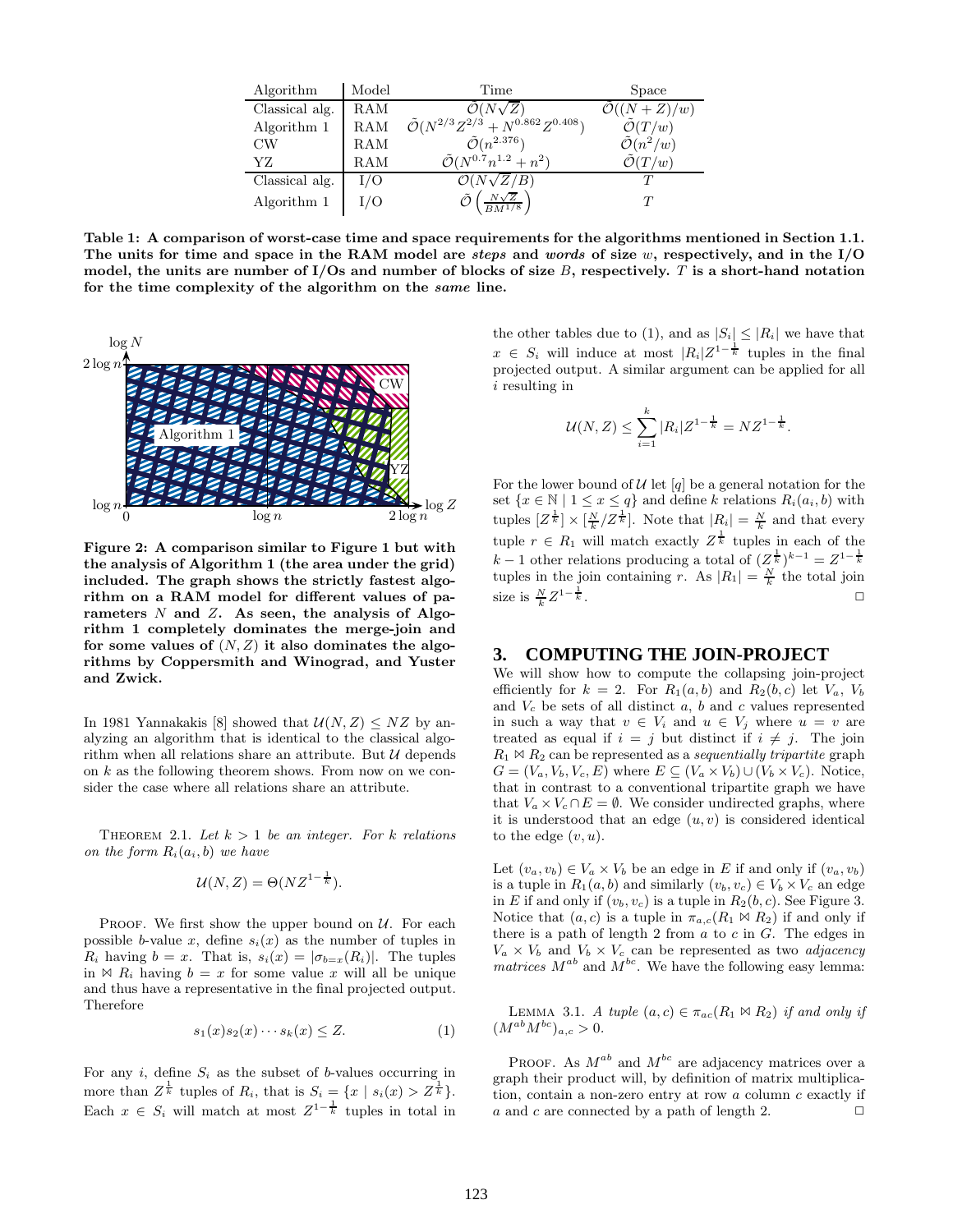

Figure 3: Two relations  $R_1$  and  $R_2$  represented as a graph.

Rather than just using matrix multiplication we will compute the result by decomposing the join and projection into several parts, defined by how much redundancy they are candidate to produce in the classical algorithm.

DEFINITION 3.2 (DEGREE). Let  $\delta(v) : V \to \mathbb{N}$  denote *the* degree *of the node*  $v \in V = V_a \cup V_b \cup V_c$  *defined as the size of*  $({v} \times V) \cap E$ *.* 

Using the degree, we can give a simple upper bound on the number of occurrences of every tuple  $(a, c)$  in the join  $R_1 \bowtie$  $R_2$ :

LEMMA 3.3. Let  $B_1(a) = \{b \in V_b \mid (a, b) \in E\}$  and  $B_2(c) = \{b \in V_b \mid (b, c) \in E\}$ . Then the a tuple of the *form*  $(a, \cdot, c)$  *will occur exactly*  $r = |B_1(a) \cap B_2(c)|$  *times in the join*  $R_1 \bowtie R_2$  *and*  $r \leq \min(\delta(a), \delta(c))$ *.* 

We will split the nodes in  $V_a$ ,  $V_b$  and  $V_c$  in low and high degree nodes using two thresholds  $\Delta_{ac}, \Delta_b \in \mathbb{N}$ . According to Lemma 3.3 the values from  $V_a$  and  $V_c$  with a degree smaller than  $\Delta_{ac}$  are guaranteed to occur with multiplicity at most  $\Delta_{ac}$  in the join. Tuples in  $R_1$  and  $R_2$  containing such a and c values can therefore be joined by using a conventional merge join and removing duplicates using either a dictionary or by sorting, depending on model of computation. The output multiplicity cannot be deduced from the degree of values in V<sub>b</sub> but tuples having  $\delta(b) < \Delta_b$  will occur at most  $N\Delta_b$ times in the join and handling these small-degree tuples by a merge-join will imply a smaller input to the following more time-consuming step: The rest of the tuples are represented as two adjacency matrices which are multiplied using an efficient conventional matrix multiplication algorithm [9] in order to find paths of length 2 between a and c nodes. The algorithm is summarized in Algorithm 1.

Observation 3.4. *Conventional matrix multiplication is a special case of Algorithm 1 for*  $\Delta_{ac} = \Delta_b = 0$ . The al*gorithm by Yuster and Zwick [9] is a special case of Algorithm 1 for*  $\Delta_{ac} = n + 1$ *. The classical merge-join algorithm is a special case of Algorithm 1 for*  $\Delta_{ac} = \Delta_b = n + 1$ .

In particular, there exist values  $\Delta_{ac}$  and  $\Delta_b$  so that Algorithm 1 is at least as good as any other known algorithm for sparse boolean matrix multiplication.

Also notice, that the algorithm will produce the correct output (but the running times may differ) for any values of  $\Delta_{ac}$ and  $\Delta_b$ .

**Algorithm 1** Computing  $\pi_{ac}(R_1 \Join R_2)$  or equivalently: computing the product of  $M^{ab}$  and  $M^{bc}$ .

- 1:  $\mathcal{R}'_1 \leftarrow \{(a, b) \in R_1 \mid \delta(a) < \Delta_{ac}\}$  > Low multiplicity output
- 2:  $\mathcal{R}_2' \leftarrow \{(b, c) \in R_2 \mid \delta(c) < \Delta_{ac}\}$
- 3:  $S \leftarrow \pi_{ac}(\mathcal{R}_1' \bowtie \mathcal{R}_2)$  using the classical algorithm
- 4:  $S \leftarrow S \cup \pi_{ac}(\mathcal{R}_1 \bowtie \mathcal{R}_2')$  using the classical algorithm
- 5:  $\mathcal{R}_1'' \leftarrow \{(a, b) \in R_1 \mid \delta(b) < \Delta_b\}$   $\triangleright$  Low  $\delta(b)$
- 6:  $\mathcal{R}_2 \leftarrow \{(b, c) \in R_2 \mid \delta(b) < \Delta_b\}$
- 7:  $S \leftarrow S \cup \pi_{ac}(\mathcal{R}_1'' \bowtie \mathcal{R}_2'')$  using the classical algorithm
- 8:  $M'$  ← adjacency matrix for  $\{(a, b) \in R_1 \mid \delta(a) \geq$  $\Delta_{ac}$  and  $\delta(b) \geq \Delta_b$ }
- 9:  $M''$  ← adjacency matrix for  $\{(b,c) \in R_2 \mid \delta(c) \geq$  $\Delta_{ac}$  and  $\delta(b) \geq \Delta_b$ }
- 10:  $M \leftarrow M'M''$  using multiplication algorithm of choice
- 11:  $S \leftarrow S \cup \{(a, c) | \mathcal{M}_{a, c} > 0\}$
- 12: Eliminate duplicates in S
- 13: Output S

#### **3.1 Complexity in the RAM model**

In the following we assume that  $Z$  is known. This assumption will be justified later.

THEOREM 3.5. Let  $f(N, Z)$  denote the time complexity of *Algorithm 1. Then*  $f(N, Z)$  *is*  $\tilde{\mathcal{O}}(N^{2/3}Z^{2/3} + N^{0.862}Z^{0.408})$ *for suitable choice of*  $\Delta_{ac}$  *and*  $\Delta_{b}$ *.* 

PROOF. Algorithm 1 produces the output in three steps that account for the superlinear work with respect to the  $\mathcal O$ notation:

- 1. Tuples generated in line 3 and 4: There are Z unique tuples in  $\pi_{ac}(R_1 \bowtie R_2)$  and each tuple corresponds to at most  $\Delta_{ac}$  tuples in  $R_1 \bowtie R_2$  according to Lemma 3.3 so this step produces at most  $O(Z\Delta_{ac})$  tuples in total.
- 2. Tuples generated in line 7: Each b node can be reached from at most  $\Delta_b$  different a or c nodes. Therefore this step contributes with at most  $O(N\Delta_b)$  tuples.
- 3. Tuples generated in line 10 and 11: The size of the matrices will be at most<sup>1</sup>  $\frac{N}{\Delta_{ac}} \times \frac{N}{\Delta_b}$  and  $\frac{N}{\Delta_b} \times \frac{N}{\Delta_{ac}}$ <br>so this step can be handled in  $\mathcal{O}(M(\frac{N}{\Delta_{ac}}, \frac{N}{\Delta_b}, \frac{N}{\Delta_{ac}}))$ time where  $M(x, y, z)$  denotes the minimum number of arithmetic operations needed in order to multiply an  $x \times y$  with a  $y \times z$  matrix. This can be implemented in  $\mathcal{O}(M(x, y, z))$  time in the RAM model.

Huang and Pan [4] proved that

 $M(x, y, x) = x^{2-\alpha\beta + o(1)}y^{\beta} + x^{2+o(1)}$ 

<sup>&</sup>lt;sup>1</sup>The matrix dimensions are also bounded by  $n$  but as seen in figure 2 we still obtain a near-optimal result by simplifying the analysis.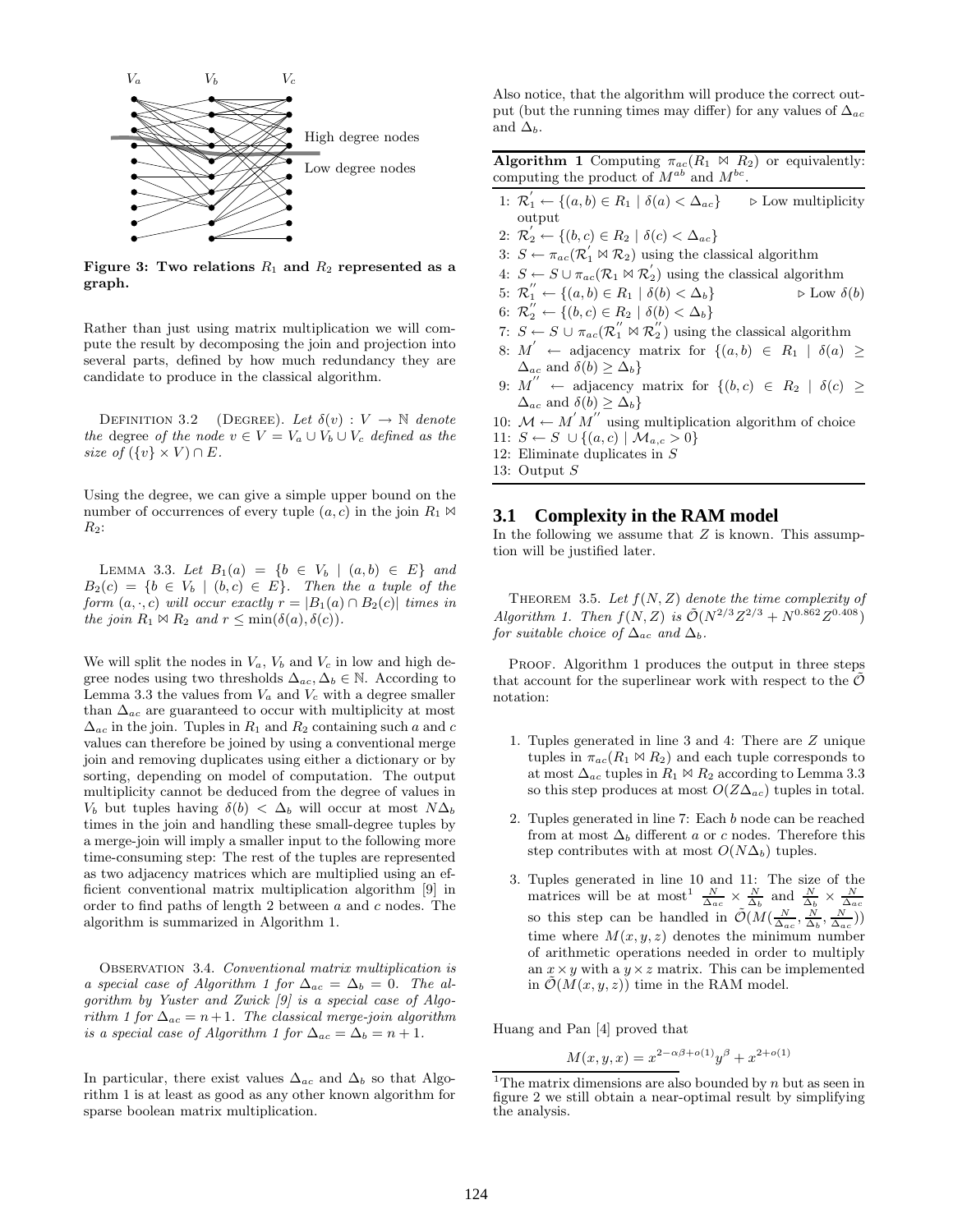is an upper bound on M, where  $\alpha$  and  $\beta$  are constants given by the matrix multiplication algorithm. With bounds proved by Coppersmith and Winograd [3] and Coppersmith [2] the currently best known algorithm has  $\alpha = 0.294$  and  $\beta = 0.533$ .

The duplicate elimination in line 12 can be done in  $\mathcal{O}(Z)$ time using sorting or hashing.

We now have

$$
f(N, Z) = \tilde{\mathcal{O}}\left(M\left(\frac{N}{\Delta_{ac}}, \frac{N}{\Delta_b}, \frac{N}{\Delta_{ac}}\right) + N\Delta_b + Z\Delta_{ac}\right)
$$
  
\n
$$
= \tilde{\mathcal{O}}\left(\left(\frac{N}{\Delta_{ac}}\right)^{2-\alpha\beta+o(1)}\left(\frac{N}{\Delta_b}\right)^{\beta} + \left(\frac{N}{\Delta_{ac}}\right)^{2+o(1)}
$$
  
\n
$$
+ N\Delta_b + Z\Delta_{ac}\right)
$$
  
\n
$$
= \tilde{\mathcal{O}}\left(\left(\frac{N}{\Delta_{ac}}\right)^k \left(\frac{N}{\Delta_b}\right)^{\beta} + \left(\frac{N}{\Delta_{ac}}\right)^2
$$
  
\n
$$
+ N\Delta_b + Z\Delta_{ac}\right).
$$
 (3)

where (3) is a simplified expression obtained by setting  $k =$  $2 - \alpha \beta$ .

We are interested in values for  $\Delta_{ac}$  and  $\Delta_b$  so that  $f(N, Z)$ is minimized. For simplicity, rewrite  $(3)$  to  $\max\{\ldots\}$  of the involved terms

$$
f(N,Z) = \tilde{\mathcal{O}}\left(\max\left\{ \left(\frac{N}{\Delta_{ac}}\right)^k \left(\frac{N}{\Delta_b}\right)^{\beta}, \left(\frac{N}{\Delta_{ac}}\right)^2, N\Delta_b, Z\Delta_{ac} \right\} \right).
$$

It is now safe to assume that  $N\Delta_b = Z\Delta_{ac}$  and therefore we can simplify the above equation by setting  $\Delta_b = Z\Delta_{ac}/N$ :

$$
f(N, Z) = \tilde{\mathcal{O}}\left(\max\left\{ \left(\frac{N}{\Delta_{ac}}\right)^k \left(\frac{N^2}{Z\Delta_{ac}}\right)^{\beta}, \left(\frac{N}{\Delta_{ac}}\right)^2, Z\Delta_{ac} \right\} \right)
$$

Notice that the two first parameters decrease with  $\Delta_{ac}$  while the last one increases. This means that minimum exists where either  $\left(\frac{N}{\Delta_{ac}}\right)^k \left(\frac{N^2}{Z\Delta_{ac}}\right)^{\beta} = Z\Delta_{ac}$  or  $\left(\frac{N}{\Delta_{ac}}\right)^2 = Z\Delta_{ac}$ .

In order to deduce  $\Delta_{ac}$ , consider the first case:

$$
\left(\frac{N}{\Delta_{ac}}\right)^k \left(\frac{N^2}{Z\Delta_{ac}}\right)^{\beta} = Z\Delta_{ac} \implies
$$

$$
\Delta_{ac} = N^{\frac{k+2\beta}{1+k+\beta}} Z^{\frac{-2}{1+k+\beta}}.
$$

With this value of  $\Delta_{ac}$  we obtain the minimum

$$
\tilde{\mathcal{O}}(Z\Delta_{ac}) = \tilde{\mathcal{O}}\left(N^{\frac{k+2\beta}{1+k+\beta}}Z^{1-\frac{2}{1+k+\beta}}\right).
$$

Similarly, for the second case where  $(\frac{N}{\Delta_{ac}})^2$  dominates we have the minimum

$$
\tilde{\mathcal{O}}(Z\Delta_{ac}) = \tilde{\mathcal{O}}(N^{2/3}Z^{2/3})
$$

using  $\Delta_{ac} = N^{2/3} / Z^{1/3}$ .

Finally the sum

$$
f(N, Z) = \tilde{\mathcal{O}}\left(N^{\frac{k+2\beta}{1+k+\beta}} Z^{1-\frac{2}{1+k+\beta}} + N^{2/3} Z^{2/3}\right) \approx \tilde{\mathcal{O}}(N^{0.862} Z^{0.408} + N^{2/3} Z^{2/3}). \tag{4}
$$

must be an upper bound for the minimum, where the last line is obtained by using the currently best values of  $\alpha =$ 0.294 and  $\beta = 0.533$  as described above.  $\Box$ 

Observation 3.6. *If the exponent in matrix multiplication is*  $2 + o(1)$  *as conjectured by many, the worst-case com*plexity of Algorithm 1 is  $\tilde{\mathcal{O}}(N^{2/3}Z^{2/3})$  for suitable values of  $\Delta_{ac}$  *and*  $\Delta_{b}$ .

As noted in the proof of Theorem 3.5 our analysis is simplified and our choice of  $\Delta_{ac}$  and  $\Delta_b$  not optimal: we do not take into account that  $n \times n$  is an upper bound on matrix sizes and  $\Delta_{ac}, \Delta_b \leq n$ . The real optimum is found by minimizing

$$
\tilde{\mathcal{O}}\Big(M\left(\min(\frac{N}{\Delta_{ac}},n),\min(\frac{N}{\Delta_b},n),\min(\frac{N}{\Delta_{ac}},n)\right) + N\Delta_b + Z\Delta_{ac}\Big) \n= \tilde{\mathcal{O}}\Big(M\left(\min(\frac{N}{\Delta_{ac}},n),\min(\frac{N^2}{Z\Delta_{ac}},n),\min(\frac{N}{\Delta_{ac}},n)\right) + Z\Delta_{ac}\Big)
$$

for  $\Delta_{ac} \leq n$ .

OBSERVATION 3.7. *The optimal values of*  $\Delta_{ac}$  *and*  $\Delta_{b}$  *can be found efficiently assuming* Z *is known.*

# **3.2 Output sensitivity**

When executing the algorithm,  $Z$  is not known in advance but it can be found iteratively without altering the complexity of the algorithm. This is done by iteratively guessing a value of  $Z \in [Z'; 2Z'$  [for  $Z' = 2<sup>i</sup>$  in iteration *i* and noticing that the algorithm still works correctly when using an upper bound of Z. In each iteration the algorithm is stopped when the execution time exceeds the bound described in Theorem 3.5. As the execution time decreases geometrically, the latest execution time will dominate.

The time bound above, however, is given in big-oh notation which makes it impossible in practice to compare the actual evaluation time with the theoretical bound. A practical comparison would require an analysis of the involved constant. Another approach could be to estimate the value of  $Z$  by sampling: let  $S$  denote a sample obtained by picking q nodes from  $\pi_a(R_1)$ , q nodes from  $\pi_c(R_2)$  and computing all paths of length 2 between these nodes. This sample S would have an expected size  $(q/N)^2 Z$  and thus  $Z = \mathbf{E}[(N/q)^2|S|]$ , i.e. we have an unbiased estimator for Z.

## **3.3 Complexity in the I/O model**

We can obtain results analogous to those in Section 3.1 for the I/O model by using I/O efficient algorithms for the steps of Algorithm 1, including an I/O efficient version of fast matrix multiplication. However, as we will see below even a very simple matrix multiplication algorithm, a cache-aware version of the cubic algorithm, yields worst-case complexity better than the classical algorithm.

Matrix multiplications in the I/O model can be performed by grouping the matrix elements in squares of size  $\sqrt{M} \times \sqrt{M}$ and performing a conventional matrix multiplication using these squares as element units. With a block size of  $B$ , such a matrix multiplication requires  $(N/\sqrt{M})^3 \frac{M}{B} = N^3/(B\sqrt{M})$ I/Os.